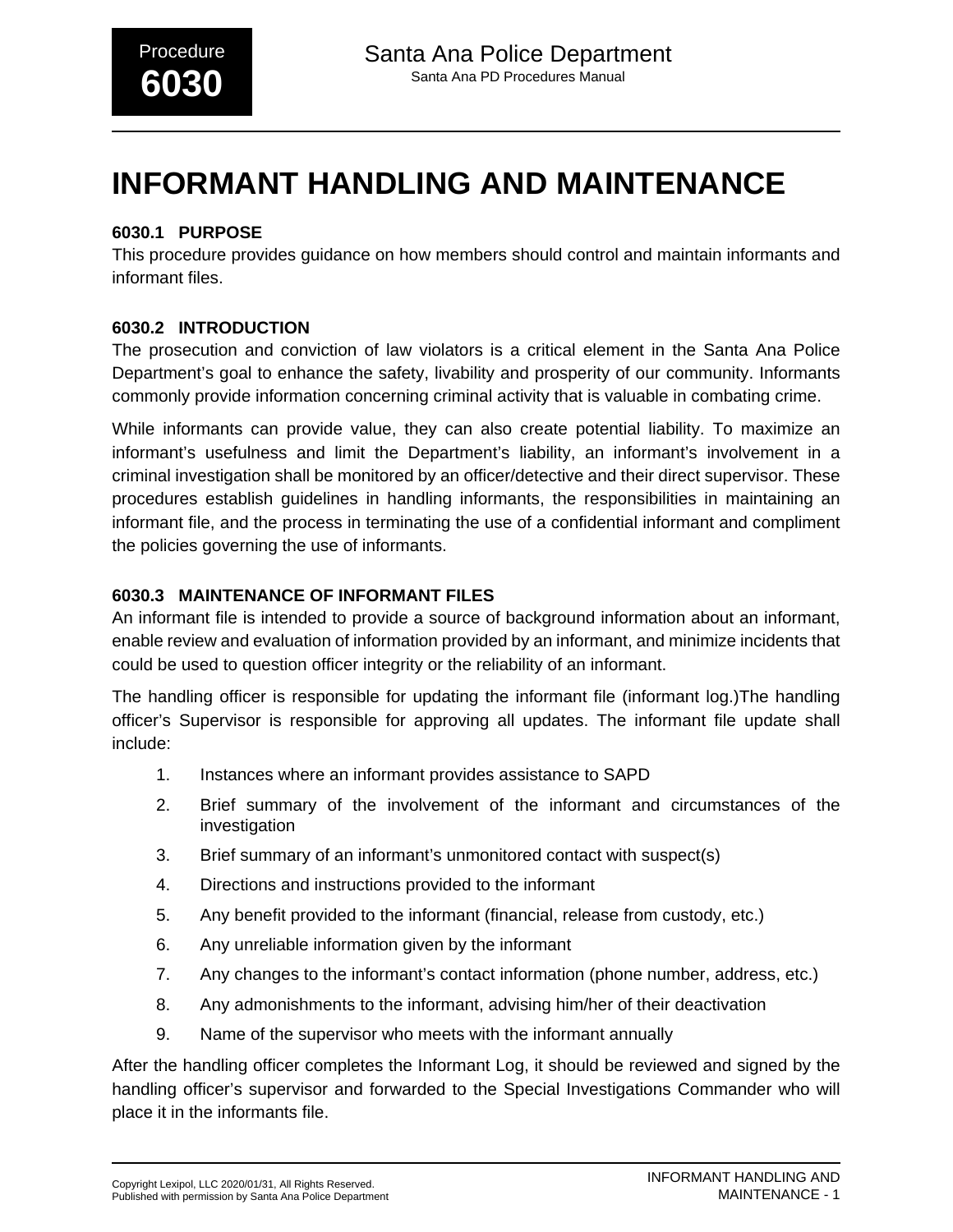# Santa Ana Police Department

Santa Ana PD Procedures Manual

# INFORMANT HANDLING AND MAINTENANCE

#### **6030.4 JUVENILE INFORMANTS**

The use of juvenile informants under the age of 13 years is prohibited. Except as provided for in the enforcement of the Tobacco Enforcement Act, Business & Professions Code § 22950, et seq., the use of any juvenile informant between the ages of 13 and 18 years is only authorized by court order pursuant to Penal Code § 701.5.

#### **6030.5 GUIDELINES IN HANDLING INFORMANTS**

#### 6030.5.1 HANDLING OFFICER'S RESPONSIBILITIES

To maintain officer/informant integrity, the following must be adhered to:

- 1. Officers shall meet with informants during on-duty hours. To avoid accusations of misconduct, no officer shall meet with an informant unless accompanied by at least one additional officer or with prior approval of the handling officer's direct supervisor. The handling officer's direct supervisor shall also be notified and approve all meetings and the location of the meeting
- 2. Officers shall conduct searches of the informant, before and after an operation, exchange, or contact involving suspects
- 3. Officers shall not promise leniency to the informant for a pending criminal charge
- 4. Officers shall not promise a specific payment amount for paid informants unless they have received prior approval from the Crimes Against Persons Commander/Special Investigations Commander
- 5. Officers using defendant informants must have the approval from their direct supervisor, the Crimes Against Persons/Special Investigations Division Commander, and the appropriately assigned Deputy District Attorney and/or their supervisor. Each defendant informant poses a unique level of approvals (e.g. "third strike" defendants, defendants with a significant violent history, defendant looking for consideration in a DUI or domestic violence case, etc.)
- 6. Officers shall not withhold the identity of an informant from his/her direct supervisor
- 7. Identities of informants shall otherwise be kept confidential and referred to as their assigned informant number
- 8. Criminal activity by informants shall not be condoned
- 9. Informants shall be advised they are not acting as police officers, employees or agents of the Santa Ana Police Department, and they shall not represent themselves as such
- 10. Social contact shall be avoided unless necessary to conduct an official investigation and only with prior written approval of the Crimes against Persons or Special Investigations Division Commander or Chief's designee
- 11. Officers shall instruct the informant to minimize unmonitored contact with suspects. When such unmonitored contacts occur, the informant should contact the handling officer as soon as practical and relate the circumstances and substance of the contact
- 12. In all instances when department funds are paid to informants, a payment voucher shall be completed itemizing the expenses. The payment shall be witnessed by an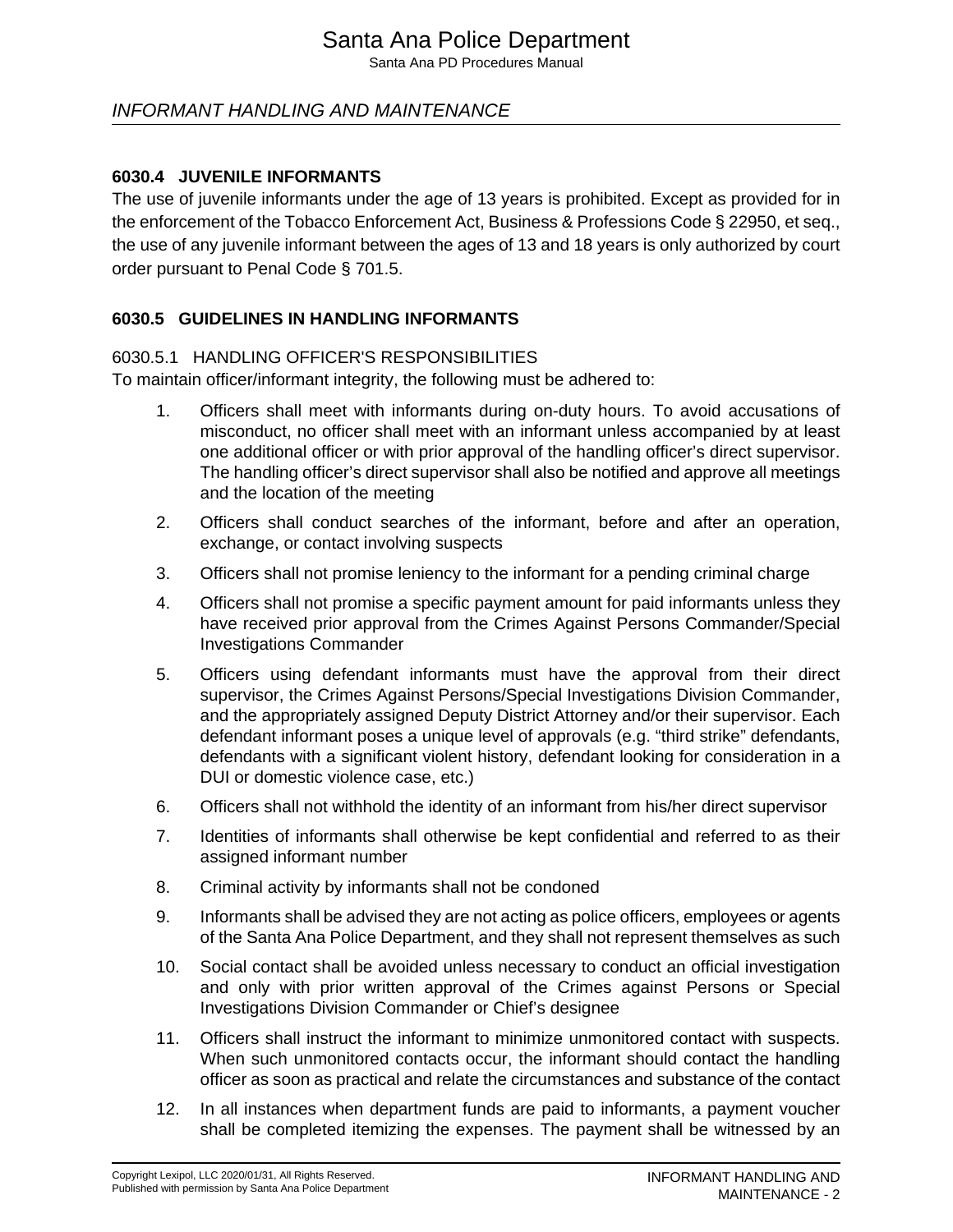# Santa Ana Police Department

Santa Ana PD Procedures Manual

# INFORMANT HANDLING AND MAINTENANCE

additional officer. The voucher shall be signed by the officer, the witness, and the informant. The voucher shall be forwarded to the Crimes Against Persons/Special Investigations Commander to be placed in the informant's file

NOTE – Each confidential informant receiving a cash payment shall be informed of his/her responsibility to report the payment to the Internal Revenue Service (IRS) as income.

#### 6030.5.2 SUPERVISOR'S RESPONSIBILITIES

Due to the potential liabilities informants present, the handling officer's direct supervisor is responsible for monitoring the use of the handling officer's informant(s). The responsibilities of the supervisor include, but not limited to:

- 1. Approve meetings between officers and informants
- 2. Require that a minimum of two officers are present at the meetings with informants
- 3. Review and approve operational plans, considering potential danger to the informant
- 4. Monitor the relationship between the officer and the informant
- 5. Review and approve all Debriefing Logs prior to submittal to the Special Investigations Commander for inclusion in the informant's file
- 6. Approve payment amounts to informant(s) along with the approval of the Crimes against Persons/Special Investigations Division Commander
- 7. Meet with the informant and the handling officer during an informant debriefing at least once during the yearly review process, and ensure the meeting is documented by the handling officer in the Debriefing Log

The Department recognizes the Orange County District Attorney's Office Informant Policy – Rules and Guidelines as governing procedures involving Defendant Informants. Each handling officer and direct supervisor shall be familiar with those guidelines.

#### **6030.6 TERMINATION OF USE OF A CONFIDENTIAL INFORMANT**

If an informant provides false or misleading information or if there is a question concerning the informant's mental or physical capabilities that may place the informant or the investigating officer(s) in jeopardy, the use of the informant shall be terminated without delay. Also, if the informant has a propensity of not following the directions of the handling officer or if the informant purposely operates outside the scope of the informant agreement, the use of the informant shall be terminated without delay. It will be the responsibility of the handling officer to notify the informant of their deactivated status. The handling officer will complete an Informant Debriefing Log documenting the incident and admonishment and submit it to be included in the informant's file. If the informant has an O.C.I.I. card on file at the District Attorney's Office, it is the responsibility of the handling officer to make similar notifications on the O.C.I.I. card. Once deactivated, no further updates are necessary.